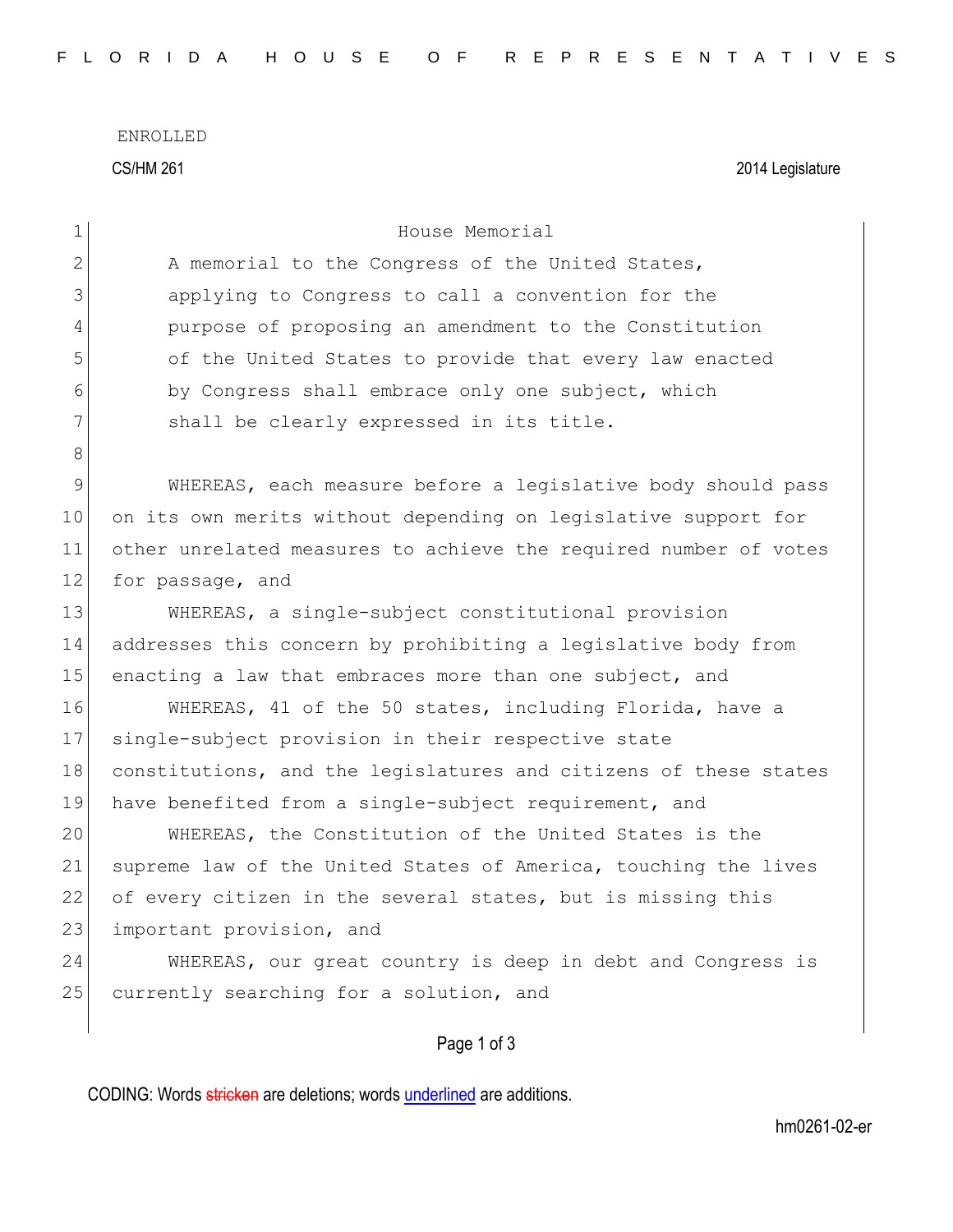# ENROLLED

### CS/HM 261 2014 Legislature

26 WHEREAS, a federal single-subject amendment would provide 27 the means to limit pork barrel spending, control the phenomenon 28 of legislating through riders, limit omnibus legislation 29 produced by logrolling, prevent public surprise, and increase 30 | the institutional accountability of Congress and its members, 31 and 32 WHEREAS, it is Florida's hope and desire that Congress will 33 be able to conduct its business in a more productive, efficient,

34 transparent, and less acrimonious way with a single-subject 35 requirement, and

36 WHEREAS, Article V of the Constitution of the United States 37 makes provision for amending the Constitution on the application 38 of the legislatures of two-thirds of the several states, calling 39 a convention for proposing amendments that shall be valid to all 40 | intents and purposes if ratified by the legislatures of three-41 fourths of the several states or by conventions in three-fourths 42 thereof, as the one or the other mode of ratification may be 43 proposed by Congress, NOW, THEREFORE,

44

45 Be It Resolved by the Legislature of the State of Florida: 46

47 (1) That the Legislature of the State of Florida, with all 48 due respect, does hereby make application to the Congress of the 49 United States pursuant to Article V of the Constitution of the 50 United States to call a convention for the sole purpose of

## Page 2 of 3

CODING: Words stricken are deletions; words underlined are additions.